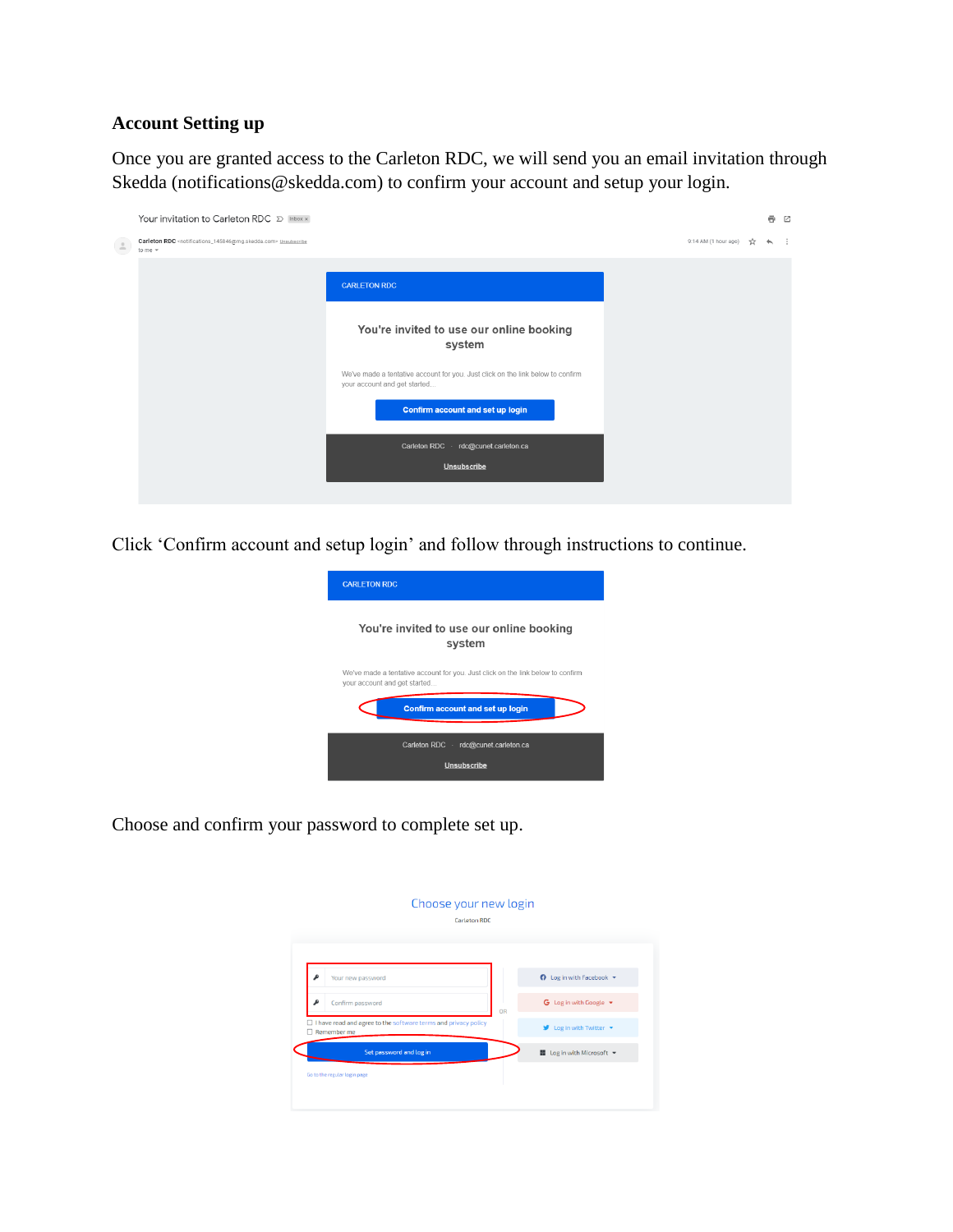## **Making a reservation**

Type in the URL https://carletonrdc.skedda.com/booking in your browser to take you to the booking page as shown below

Select the date that you would like to book from the top right ribbon (as highlighted below)

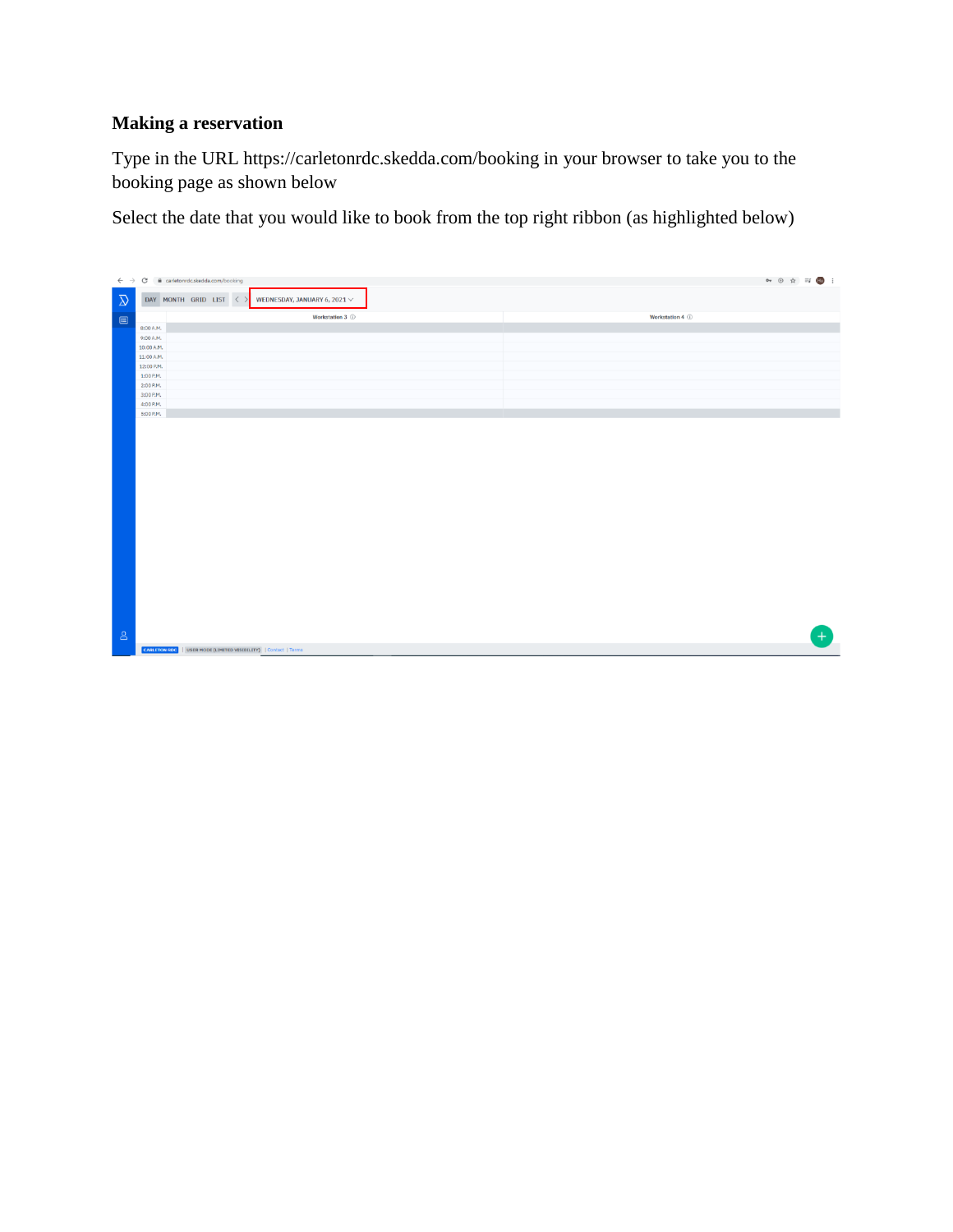Select a workstation and the time that you would like to book. The example below shows that the researcher wants to book workstation 3 from 10am to 2pm.



Researchers can see basics (date, time and spaces) of other bookings, but not booking holder and title. The example below shows that workstation 3 has been booked from 9am to 11am, the researcher would like to book 12pm to 4pm.

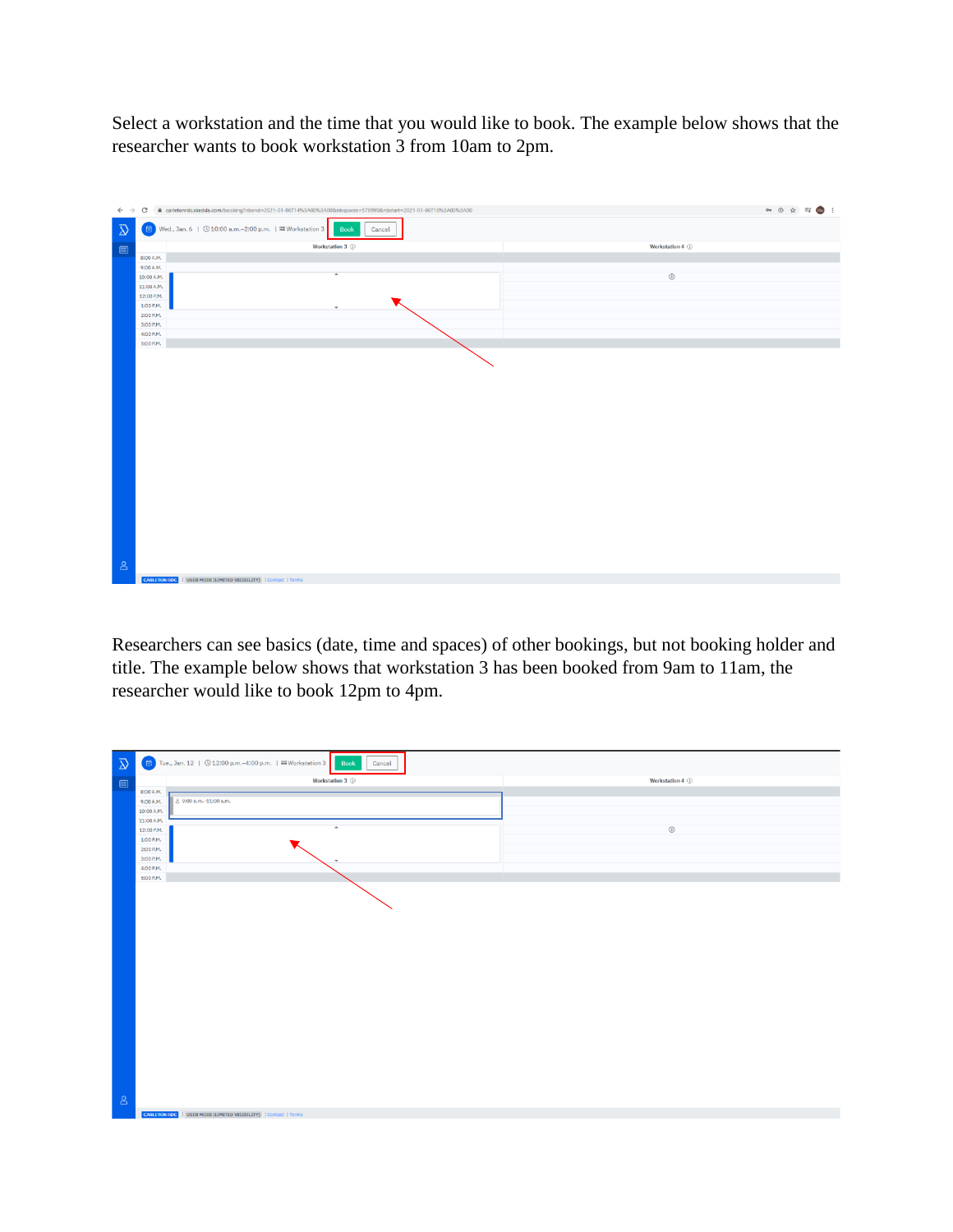After clicking the 'book' button on the top panel, a window will pop up with details of your reservation. Click the 'Confirm booking' button below if you are satisfied with your selection or click the 'Cancel booking' button if you wish to cancel or make changes to your selection.

| $\bar{\mathcal{D}}$            | Tue., Jan. 12   3 12:00 p.m. -4:00 p.m.   58 Workstation 3                                                                                                  | <b>The Common</b>                                                                                                                                                                                                                                                                                |                 |
|--------------------------------|-------------------------------------------------------------------------------------------------------------------------------------------------------------|--------------------------------------------------------------------------------------------------------------------------------------------------------------------------------------------------------------------------------------------------------------------------------------------------|-----------------|
|                                | Work                                                                                                                                                        | $\circledR$<br><b><i><b>i</b></i></b> NEW BOOKING                                                                                                                                                                                                                                                | Workstation 4 1 |
| $\qquad \qquad \boxdot \qquad$ | 8:00 A.M.<br>8 9:00 a.m.-11:00 a.m.<br>9:00 A.M.<br>10:00 A.M.<br>11:00 A.M.<br>12:00 P.M.<br>1:00 P.M.<br>2:00 P.M.<br>3:00 P.M.<br>4:00 P.M.<br>5:00 P.M. | DATE & TIME *<br>From 12:00 $\vee$<br>to 4:00 p.m. $\sim$<br>Tuesday, January 12, 2021<br>$\checkmark$<br><b>REPEAT*</b><br>None<br>$\checkmark$<br>SPACES*<br>認 Workstation 3<br>$\checkmark$<br><b>BOOKING TITLE</b><br>An optional booking summary<br><b>NOTES</b><br>Any further information | $\bigoplus$     |
|                                |                                                                                                                                                             |                                                                                                                                                                                                                                                                                                  |                 |
|                                |                                                                                                                                                             | <b>YOUR DETAILS</b><br>test test<br>⊠ hu.xuefeng.cn@gmail.com<br><b>Edit details</b><br><b>CANCELLATION/CHANGES</b><br>You can cancel or change this booking until Monday, January 11, 2021 at 12:00 p.m<br><b>Confirm booking</b><br>Cancel booking                                             |                 |
| $\beta$                        |                                                                                                                                                             |                                                                                                                                                                                                                                                                                                  |                 |
|                                | CARLETON RDC   USER MODE (LIMITED VISIBILITY)   Contact   Terms                                                                                             |                                                                                                                                                                                                                                                                                                  |                 |

A confirmation with your booking details will be sent to your email once you complete booking (see example below)

| to me + |                           |                                                                                            |  |  |
|---------|---------------------------|--------------------------------------------------------------------------------------------|--|--|
|         | <b>CARLETON RDC</b>       | <b>SCHEDULE - MY BOOKINGS</b>                                                              |  |  |
|         |                           | <b>Your booking</b><br>for Tuesday, January 12, 2021 at 12:00 p.m.                         |  |  |
|         | Start                     | Tuesday, January 12, 2021 at 12:00 p.m.                                                    |  |  |
|         | Duration                  | 4 hours                                                                                    |  |  |
|         | Spaces                    | Workstation 3                                                                              |  |  |
|         | Notes                     |                                                                                            |  |  |
|         | Changes &<br>cancellation | Change/cancel until Monday, January 11, 2021 at 12:00<br>p.m. (from your My Bookings page) |  |  |
|         | Sync                      | Optionally sync your bookings with your own calendar by<br>setting up a calendar feed.     |  |  |
|         |                           | Carleton RDC · rdc@cunet.carleton.ca                                                       |  |  |
|         |                           | <b>Unsubscribe</b>                                                                         |  |  |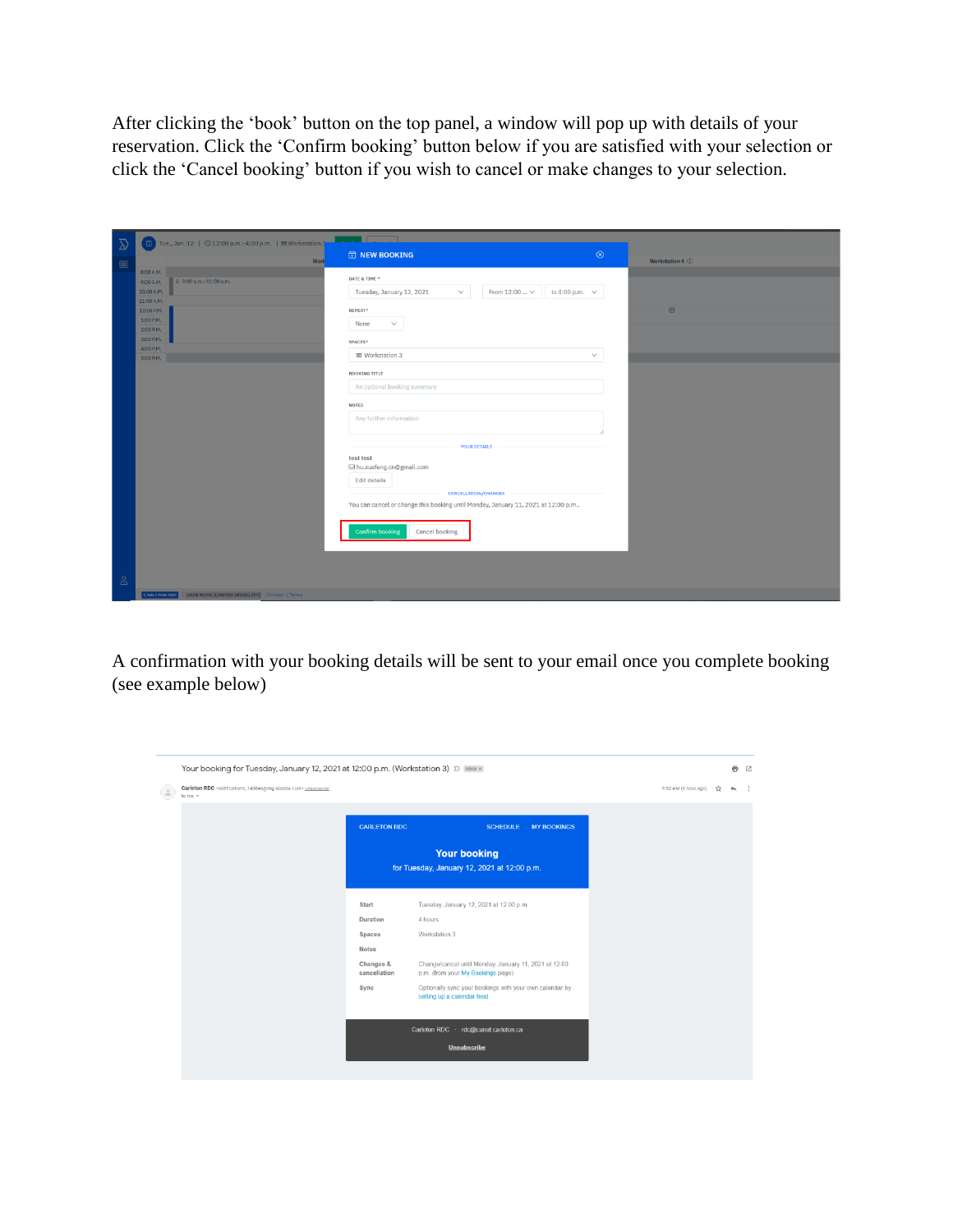## **Changing or Cancelling a booking**

Either login with your credentials directly at https:// carletonrdc.skedda.com;

OR go to the email confirmation of your booking which you wish to change/cancel, and click on 'My bookings' link (as shown in the image below) to take you to the booking

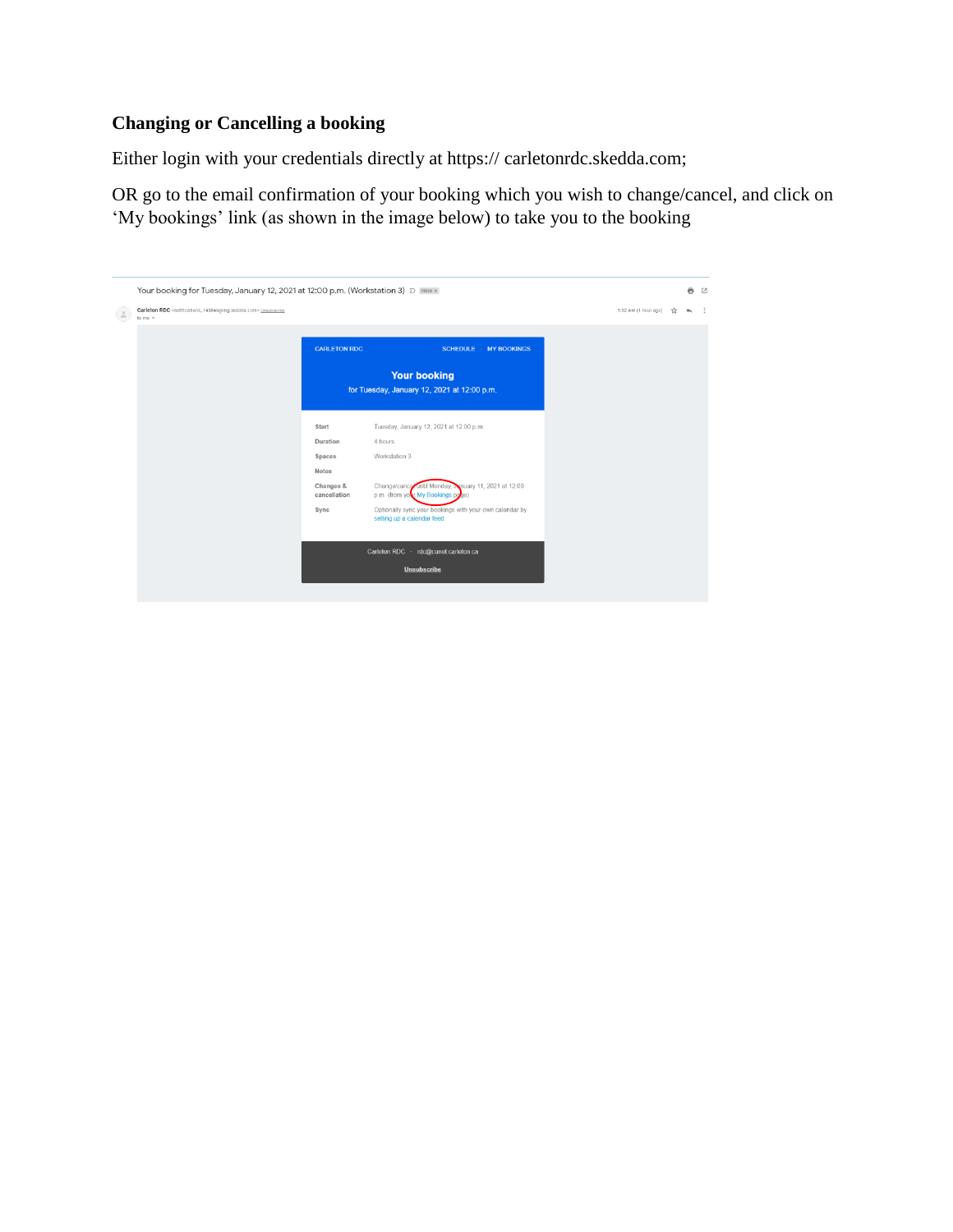| $\overline{\mathcal{D}}$<br>Workstation 3 1<br>Workstation 4 1<br>$\qquad \qquad \boxdot \qquad$<br>8:00 A.M.<br>8 9:00 a.m.-11:00 a.m.<br>9:00 A.M.<br>10:00 A.M.<br>11:00 A.M.<br>g test test<br>12:00 P.M.<br>$\overline{\vee}$<br>1:00 P.M.<br>$\mathcal{O}$ Edit booking<br>2:00 P.M.<br><b>ff</b> Cancel booking<br>3:00 P.M.<br>$\mathop{\Box}$ Duplicate booking<br>4:00 P.M.<br>5:00 P.M. |                    |
|----------------------------------------------------------------------------------------------------------------------------------------------------------------------------------------------------------------------------------------------------------------------------------------------------------------------------------------------------------------------------------------------------|--------------------|
|                                                                                                                                                                                                                                                                                                                                                                                                    |                    |
|                                                                                                                                                                                                                                                                                                                                                                                                    |                    |
|                                                                                                                                                                                                                                                                                                                                                                                                    |                    |
|                                                                                                                                                                                                                                                                                                                                                                                                    |                    |
|                                                                                                                                                                                                                                                                                                                                                                                                    |                    |
|                                                                                                                                                                                                                                                                                                                                                                                                    |                    |
|                                                                                                                                                                                                                                                                                                                                                                                                    |                    |
|                                                                                                                                                                                                                                                                                                                                                                                                    |                    |
|                                                                                                                                                                                                                                                                                                                                                                                                    |                    |
|                                                                                                                                                                                                                                                                                                                                                                                                    |                    |
|                                                                                                                                                                                                                                                                                                                                                                                                    |                    |
|                                                                                                                                                                                                                                                                                                                                                                                                    |                    |
|                                                                                                                                                                                                                                                                                                                                                                                                    |                    |
|                                                                                                                                                                                                                                                                                                                                                                                                    |                    |
|                                                                                                                                                                                                                                                                                                                                                                                                    |                    |
|                                                                                                                                                                                                                                                                                                                                                                                                    |                    |
|                                                                                                                                                                                                                                                                                                                                                                                                    |                    |
|                                                                                                                                                                                                                                                                                                                                                                                                    |                    |
|                                                                                                                                                                                                                                                                                                                                                                                                    |                    |
|                                                                                                                                                                                                                                                                                                                                                                                                    |                    |
|                                                                                                                                                                                                                                                                                                                                                                                                    |                    |
|                                                                                                                                                                                                                                                                                                                                                                                                    |                    |
| $\Delta$<br>CARLETON RDC   USER MODE (LIMITED VISIBILITY)   Contact   Terms                                                                                                                                                                                                                                                                                                                        | $\left  + \right $ |
|                                                                                                                                                                                                                                                                                                                                                                                                    |                    |
|                                                                                                                                                                                                                                                                                                                                                                                                    |                    |
|                                                                                                                                                                                                                                                                                                                                                                                                    |                    |
| DAY MONTH GRID LIST                                                                                                                                                                                                                                                                                                                                                                                |                    |
| $\overline{\Delta}$<br>TUESDAY, JANUARY 12, 2021 $\vee$ -SUNDAY, MARCH 14, 2021 $\vee$                                                                                                                                                                                                                                                                                                             |                    |
| $\textcolor{blue}{\blacksquare}$<br><b>Exall bookings</b> A My bookings                                                                                                                                                                                                                                                                                                                            |                    |
| TUESDAY, JANUARY 12, 2021                                                                                                                                                                                                                                                                                                                                                                          |                    |
| 9:00 a.m. $-11:00$ a.m. (2 h)<br>Workstation 3<br>(User details hidden)<br>User booking                                                                                                                                                                                                                                                                                                            |                    |
| $12:00$ p.m. -4:00 p.m. (4 h)<br><b>User booking</b>                                                                                                                                                                                                                                                                                                                                               |                    |
|                                                                                                                                                                                                                                                                                                                                                                                                    |                    |
| Manage $\vee$                                                                                                                                                                                                                                                                                                                                                                                      |                    |
| $\mathscr{O}$ Edit booking                                                                                                                                                                                                                                                                                                                                                                         |                    |
| @gmail.co<br><b>面</b> Cancel booking                                                                                                                                                                                                                                                                                                                                                               |                    |
| Duplicate booking                                                                                                                                                                                                                                                                                                                                                                                  |                    |
|                                                                                                                                                                                                                                                                                                                                                                                                    |                    |
|                                                                                                                                                                                                                                                                                                                                                                                                    |                    |
|                                                                                                                                                                                                                                                                                                                                                                                                    |                    |
|                                                                                                                                                                                                                                                                                                                                                                                                    |                    |
|                                                                                                                                                                                                                                                                                                                                                                                                    |                    |
|                                                                                                                                                                                                                                                                                                                                                                                                    |                    |
|                                                                                                                                                                                                                                                                                                                                                                                                    |                    |
|                                                                                                                                                                                                                                                                                                                                                                                                    |                    |
|                                                                                                                                                                                                                                                                                                                                                                                                    |                    |
|                                                                                                                                                                                                                                                                                                                                                                                                    |                    |
|                                                                                                                                                                                                                                                                                                                                                                                                    |                    |
|                                                                                                                                                                                                                                                                                                                                                                                                    |                    |
| $\triangle$                                                                                                                                                                                                                                                                                                                                                                                        | ۸                  |

Click on your booking and options to modify your booking will pop up.